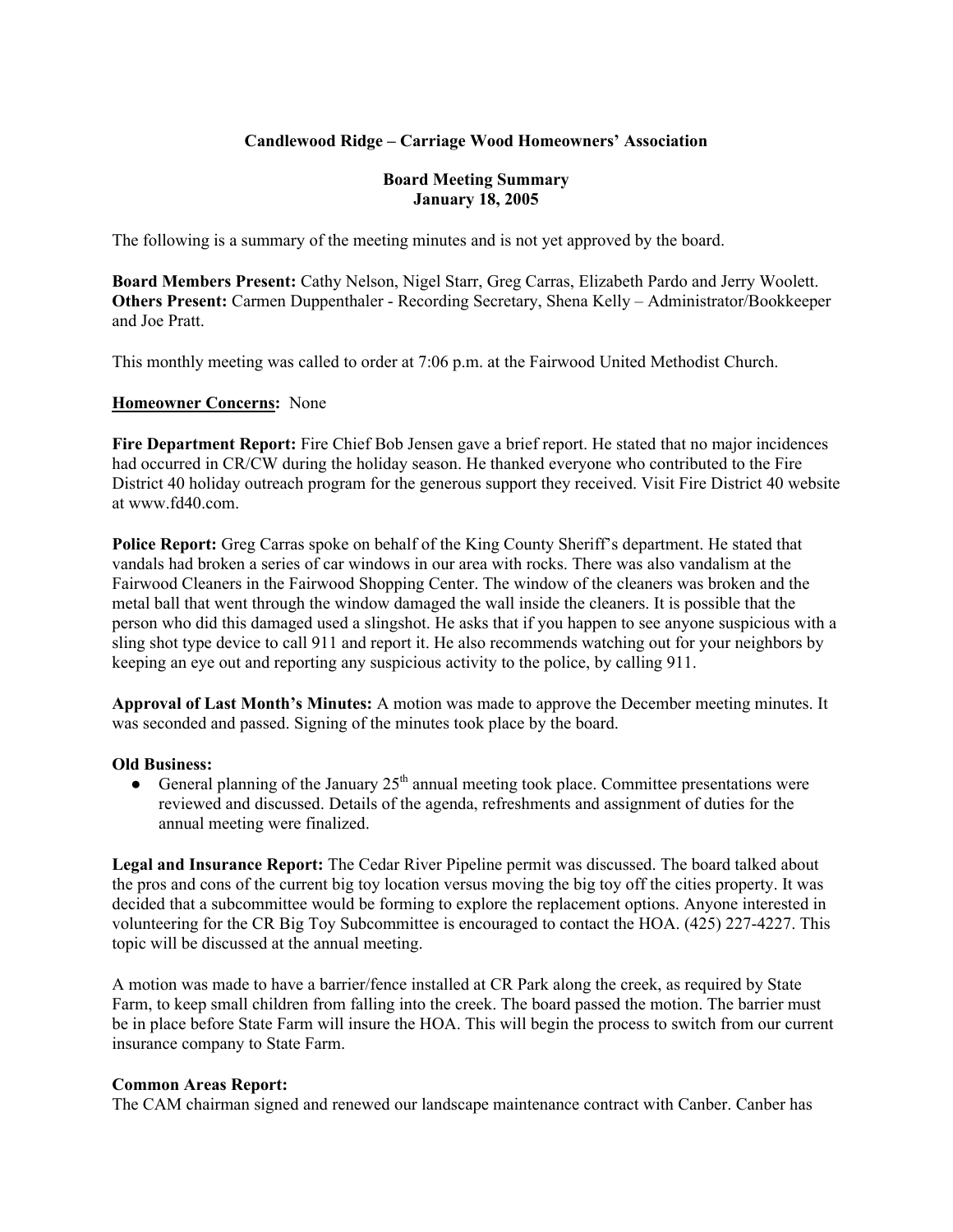recently done some seasonal clean-up work around our common areas.

The CAM chairman is working on his presentation for the annual meeting. He will be presenting several reports to include the 2004 completed activities, future 2005 tasks and the 5-year capital improvement plan status.

**Architectural Report:** The ACC chairman stated he recently received a few new applications that are in the review process. He is working on the ACC year-end summary for presentation at the annual meeting.

**Complaints Negotiations Report:** The Complaint chairperson gave a report. Currently there are 3 new complaints, 15 pending complaints and 5 closed. Several of the pending complaints are weatherpermitting repairs and reminder letters will be sent out to those homeowners in early spring. A homeowner called with a complaint about basketball hoops being left on the sidewalks. The complaint is that the hoops prohibit the use of the sidewalk. It was said that our HOA policy is that basketball hoops are not allowed to be permanently stored on the sidewalk. They should be rolled back on driveways or moved off of the sidewalk when not in use.

**Treasurer's Report:** The Treasurer presented the 2004/2005 budget comparison reports. They will be discussed at the annual meeting as written. To date, 52 homeowner Proxy Forms have been received. A total of 85 are needed to approve the 2005 budget and conduct other HOA business at the annual meeting.

#### **Committee Reports:**

**The Welcoming Committee** – Nothing to report this month. If you are new to the neighborhood and would like an HOA information packet, contact Carmen at (425) 277-4280.

**The Candlewood Ridge Park Path Subcommittee** – The CR Park Path, Pipeline Permit issues and HOA insurance will all be discussed at the annual meeting.

**Block Watch Committee** – If you are interested in resurrecting this important committee please contact the HOA. Volunteers for block watch captains are needed. (425) 227-4227. You can also call the King County Sheriff's Office Fairwood Storefront at (206) 296-3846 to get information on setting up a Block Watch Program.

**Special Topics:** Web and Email address: Email - crcwhoa@hotmail.com Web - www.geocities.com/crcwhoa

A motion was made to adjourn the meeting at 8:40 p.m.

**Next Board Meetings:** January 25, 2005 – Annual Meeting February 15, 2005 March 15, 2005 Meetings are held at **7:00 p.m.** at the Fairwood United Methodist Church. All Homeowners are welcome to attend. (425) 227-4227

# **Candlewood Ridge / Carriage Wood Announcements & Reminders**